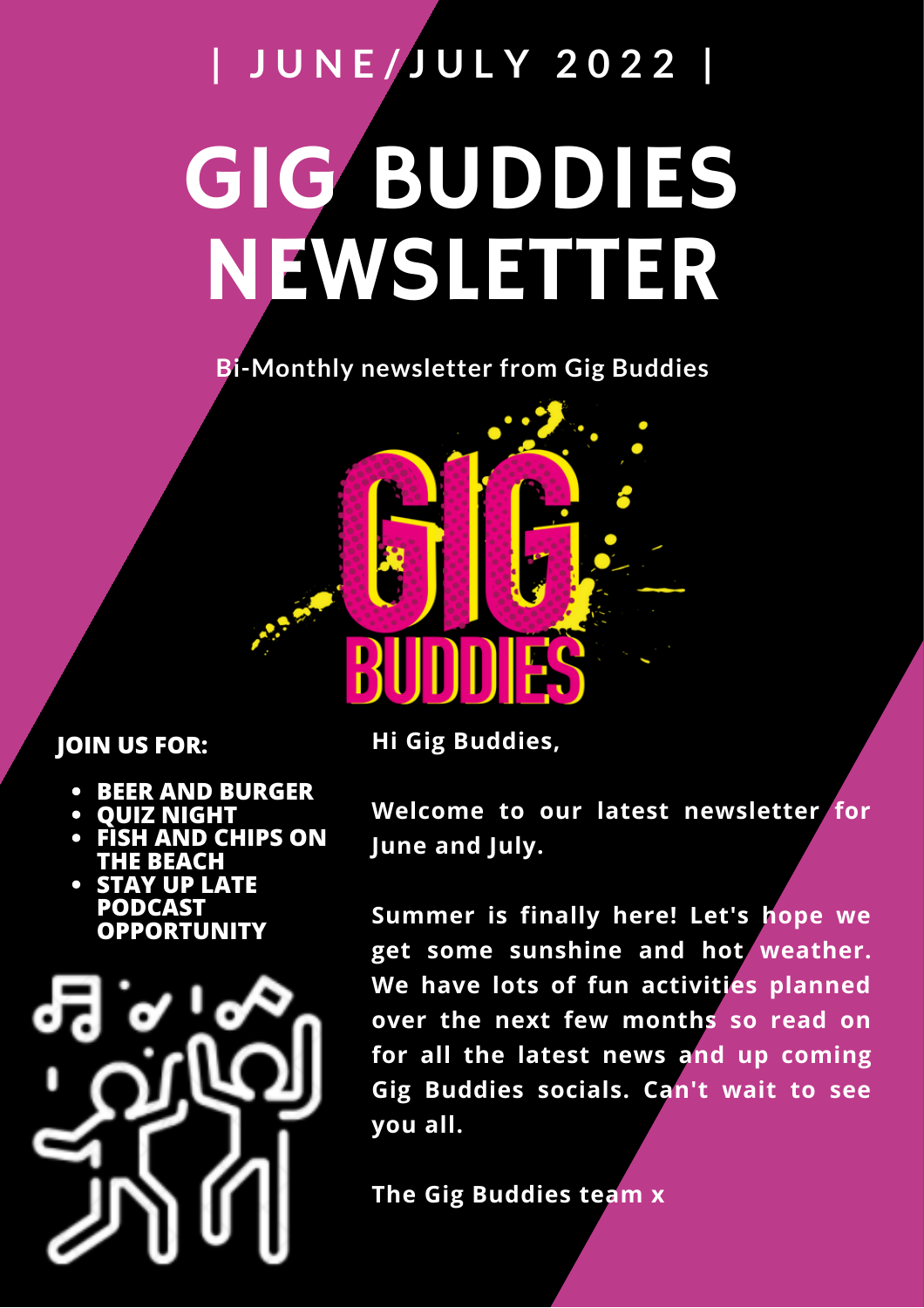# **STAY UP LATE + GIG BUDDIES NEWS**

## **Stay Up Late Ambassador News**

**Our Ambassadors have recently been helping to write their very own #NoBedtimes campaign song! We've been working with Steve from a project called Bandlab. We all gave him our ideas for lines we wanted in the song – all about going out and having fun and making our own decisions. It was great fun and we are having another song-writing session with Steve in July.**





**The Stay Up Late Ambassadors meet on Zoom on the first Wednesday of every month from 6-7pm. The ambassadors group includes participants from Gig Buddies projects all around the country.**

**Ambassadors also help to give talks for support providers, local councils and other charities. Let Darren know at darren@stayuplate.org if you are interested in joining!**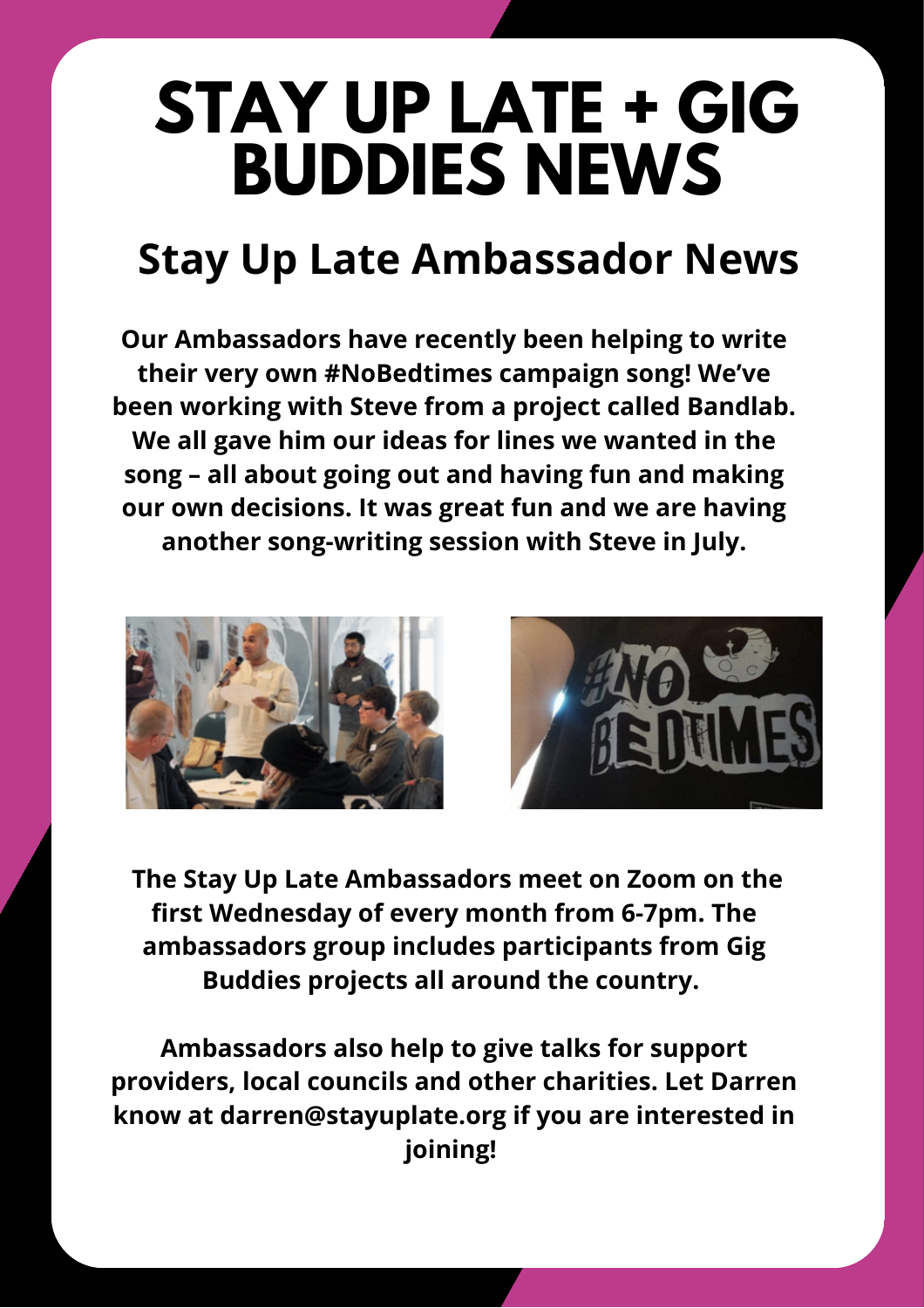## **GIG BUDDIES MATCH ANNIVERSARIES**



- **Adam and Andrew - 7 years**
- **Dean and Oliver - 4 years**
	- **Carlos and Mark - 1 year**
		- **Nick and Nick -6 years**
	- **Kiana and Jess 4 years**
	- **Katie and Sergio 1 years**
	- **Joanna & Sophie 6 years**
		- **Mark & David 3 years**



**Daniel & Angee – 3 years**

















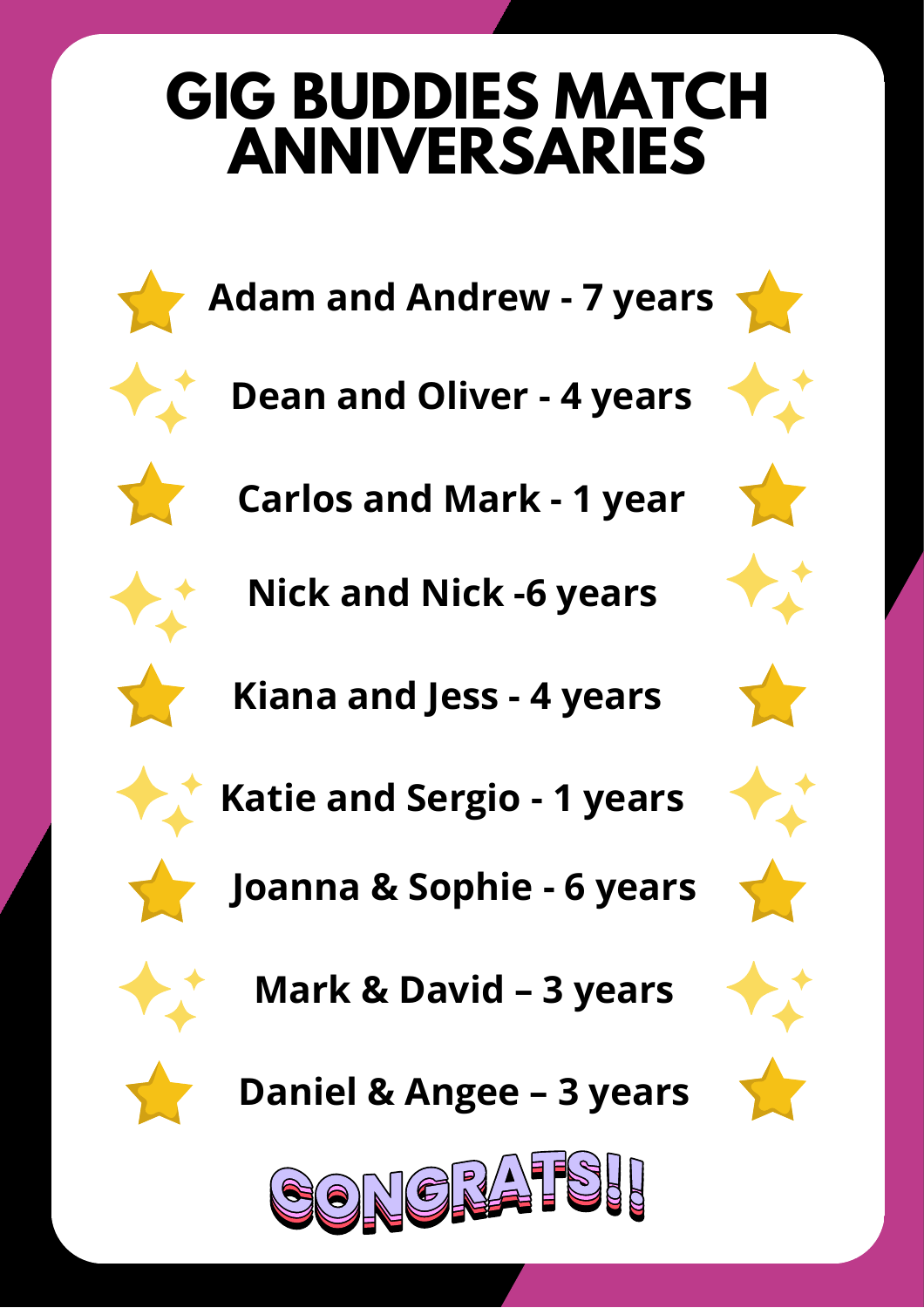# **GIG BUDDY SOCIALS**

## **IMPORTANT INFOMATION ABOUT SOCIALS:**

We love seeing you at our socials and we try hard to keep them safe and accessible. It is important we know how many people are coming so we can do this. Always make sure that you have booked a place with the team member who is organising the event in advance. Please don't turn up if you haven't booked and don't bring people with you who haven't booked or who are not registered with Gig Buddies. We would hate to have to turn someone away. Thanks for your cooperation with this and we look forward to seeing you!



**June Social for Worthing**

**What?** Beer and Burger Night **When?** 8th June **Info:** Please contact **malcolm@stayuplate.org** for further details and to book a place at the social





**What?** Burger night **When?** June 22nd **Info:** Please contact **sophie@stayuplate.org** for further details and to book a place at the social







**July Social for Crawley**

**What?** Quiz Evening + food and drinks **When?** 13th July **Info:** Contact malcolm@stayuplate.org for further details and book a place at the social

| TΩ | QUESTIONS                                     |
|----|-----------------------------------------------|
|    | $1 - (A)B C D$<br>2- $ABCO$                   |
|    | $A$ $B$ $C$ D<br>$3 -$                        |
|    | $4-$<br>$A$ $B$ $C$ $D$<br>$A$ $B$ $CD$<br>5- |
|    | $\bigcap B C D$<br>$6 -$                      |



**July Social for Hastings What?** Fish and Chips **When?** July 14th **Info:** Contact **sophie@stayuplate.org** for further details and to book a place at the social.

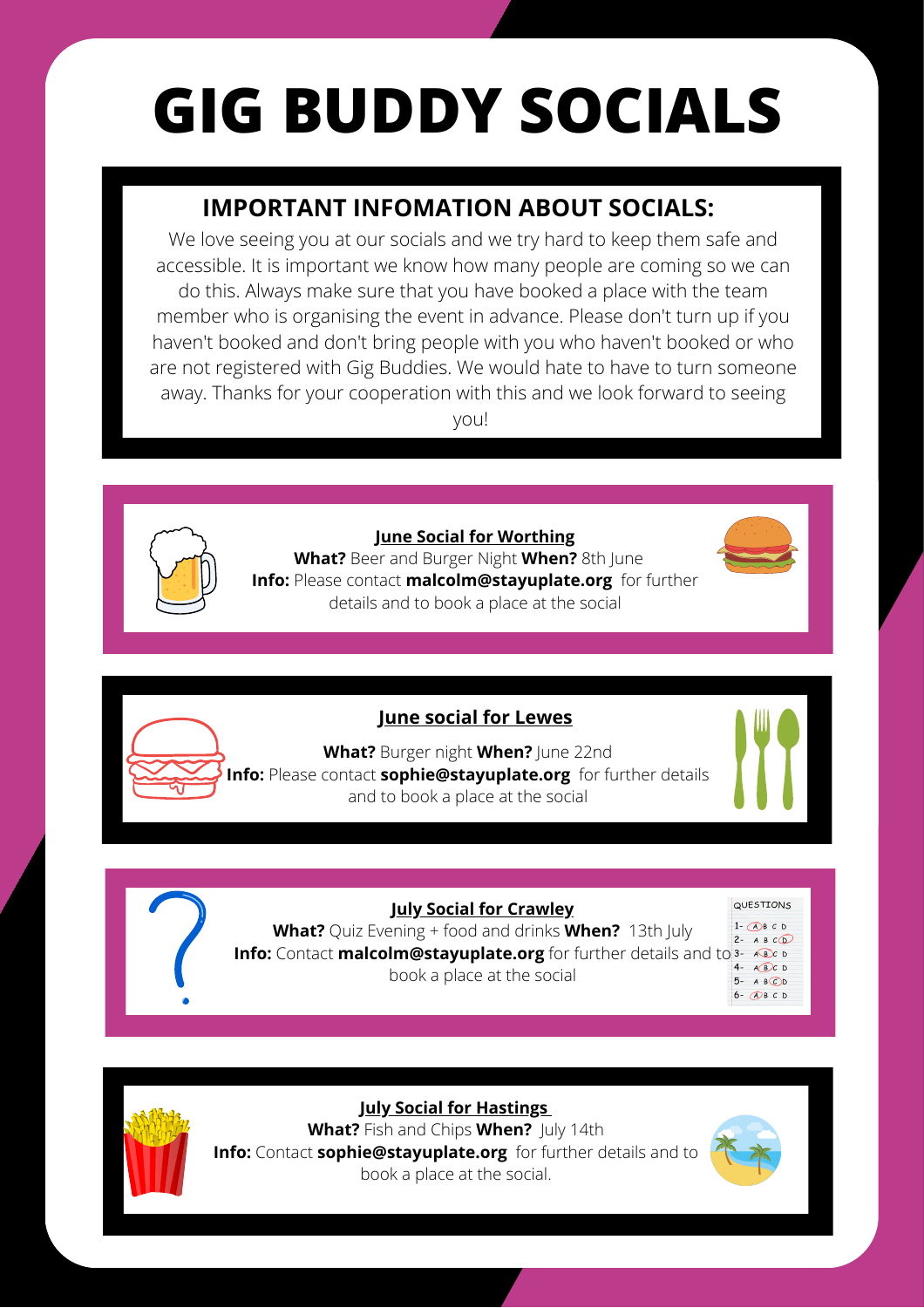#### **ADVISORY GROUPS**

We have four advisory groups, one for Brighton called Storm & Thunder, East Sussex called Wise Owls, West Sussex called Stormzy's Crew and Sports R Us for Sports Buddies. We meet to advise, guide and inform Stay Up Late and the Gig Buddies project. If you think you would like to join one of the advisory groups then please contact: **Storm & Thunder - annie@stayuplate.org Stormzy's Crew - malcolm@stayuplate.org Wise Owls'- sophie@stayuplate.org Sports R Us- monica@stayuplate.org**



Wild Rainbows is our LGBTQ+ group where we run fun socials and have important discussions about LGBTQ+ issues. If you would like to join please contact **annie@stayuplate.org 07971760149**

## **OTHER THINGS TO GET INVOLVED IN**



## **Help Edit The Next Stay Up Late Podcast**



Would you like to learn audio editing skills and help put together a podcast for Stay Up Late. We're looking for a small team of 3 or 4 people to get involved. If you fancy helping out we'd love to hear from you. The session would take place at our office in Hove at a time to be confirmed.

If you would like to be involved please contact **Malcolm on 07514 622204 or malcolm@stayuplate.org.**

# **VOLUNTEERS WEEK**



### **Say thank you to your volunteer buddy**

It's Volunteers Week from 1st to 7th June and we thought it would be nice to say thank you to them for all they do in being great Gig and Sports Buddies. Could you send a short message to say thank you? This could be: - A short sentence about why they're so good - A photo of you holding a sign saying 'thank you' or 'I love my buddy' - Or a short video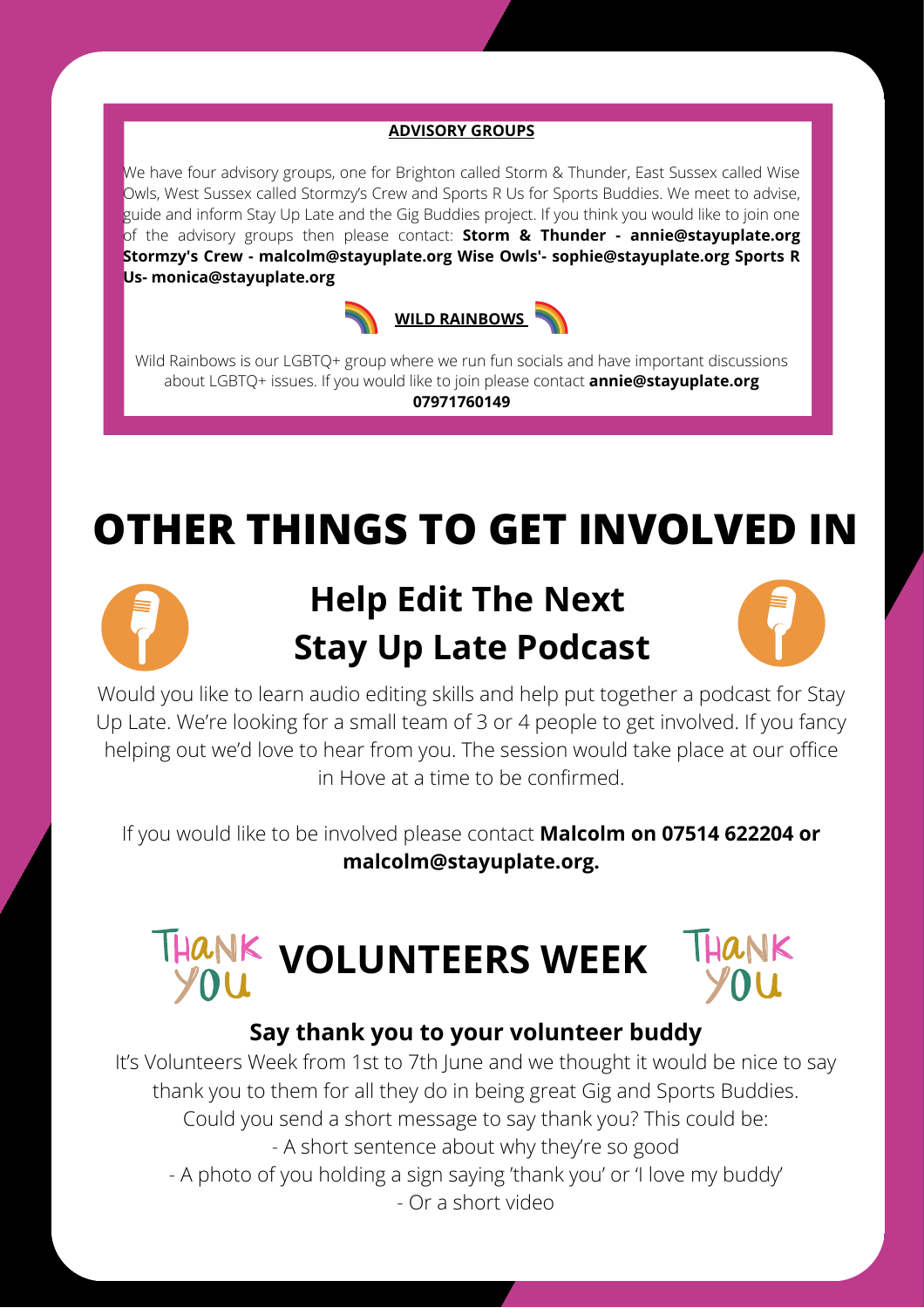## **RECOMMENDED EVENTS**

Here are some recommended events around Sussex that are happening throughout June and July and may be a nice opportunity to go along with your buddy. The events listed will not be staffed by



### **BRIGHTON:**

**HEART VENTURE** - June Karaoke Disco Night for people with learning disabilities.

 15th June- <https://www.heartventure.com/events/> **BOAT**- Theatre shows all throughout the summer period<https://www.brightonopenairtheatre.co.uk/whats-on/>

### **EAST SUSSEX:**

**BEXHILL GATEWAY CLUB-** Monday's 6:30-9:30pm for people with learning disabilities [https://www.bexhillyouthandcommunitycentre.co.uk/Bexhill-](https://www.bexhillyouthandcommunitycentre.co.uk/Bexhill-Gateway-Club)Gateway-Club **SILENT DISCO**- Printers Playhouse 2nd July https://fb.me/e/1OT4Tc5bq

### **WEST SUSSEX:**

 **METRONOMY** - June 22nd. One of our volunteers Gbenga Adelekan performs in Mertronomy. [https://www.seetickets.com/event/metronomy/assembly](https://www.seetickets.com/event/metronomy/assembly-hall/2202114)hall/2202114